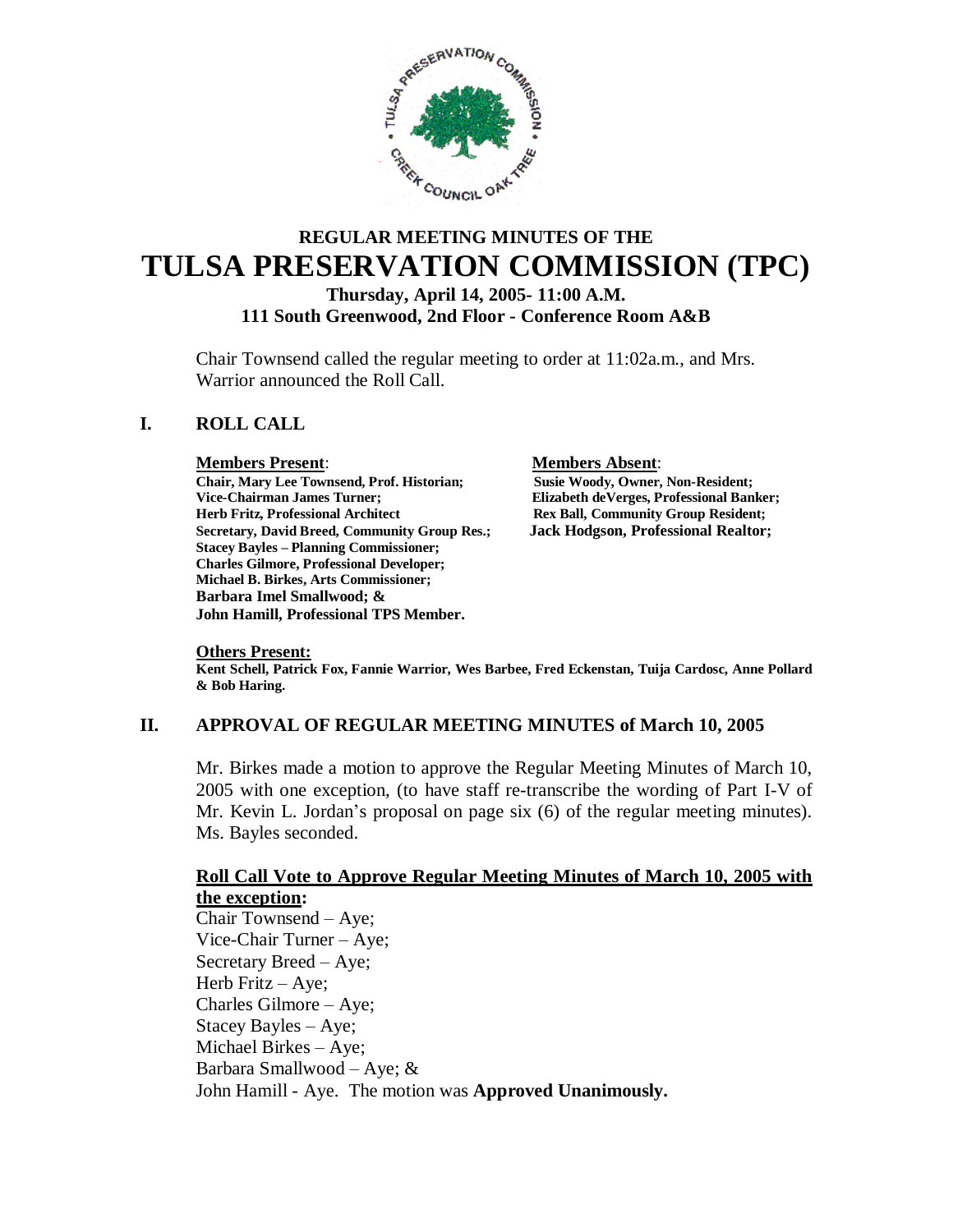Planning Commissioner Stacey Bayles introduced the two (2) new Tulsa Preservation Commission (TPC) members to the commission. Ms. Barbara Imel Smallwood and Mr. John Hamill. All members of the board welcomed both new members to the commission.

# **III. UNFINISHED BUSINESS**

# **A. Public Meeting, FY 2005-2006 Certified Local Government (CLG) Grant Application**

Mr. Schell stated that the State Historic Preservation Office (SHPO) in Oklahoma City established the Certified Local Government (CLC) in 1990. This government program will distribute a grant of \$11,000 to the Tulsa Preservation Commission for various activities throughout its fiscal year. He stated that the resources have been utilized for producing our Preservation Resource Document; property submittals to the National Register Nomination; payment for preservation conference registrations, conduct historic neighborhood surveys, producing, printing and reprinting of historic neighborhood brochures and other related issues. This CLG grant is the primary source for this program.

Mr. Schell asked the public if anyone had any suggestions on how they would like to utilize the \$11,000 grant for FY 2005-2006. No one responded. Mr. Schell suggested that the funds be utilized for the Riverview District nomination. He stated that an application will be submitted to SHPO during the latter week of this month of how the funds should be distributed for FY 2005 – 2006; and that the application is due May 6, 2005.

Ms. Bayles made a motion to authorize staff to submit the Certified Local Government Application for FY 2005-2006 to SHPO suggesting that the \$11,000 grant be utilized toward the Riverview District nomination. V-Chair Turner seconded.

#### **Roll Call Vote to authorize staff to submit CLG application to SHPO:**

Chair Townsend – Aye; Vice-Chair Turner – Aye; Secretary Breed – Aye; Herb Fritz – Aye; Charles Gilmore – Aye; Stacey Bayles – Aye; Michael Birkes – Aye; Barbara Smallwood – Aye; & John Hamill - Aye. The motion was **Approved Unanimously.**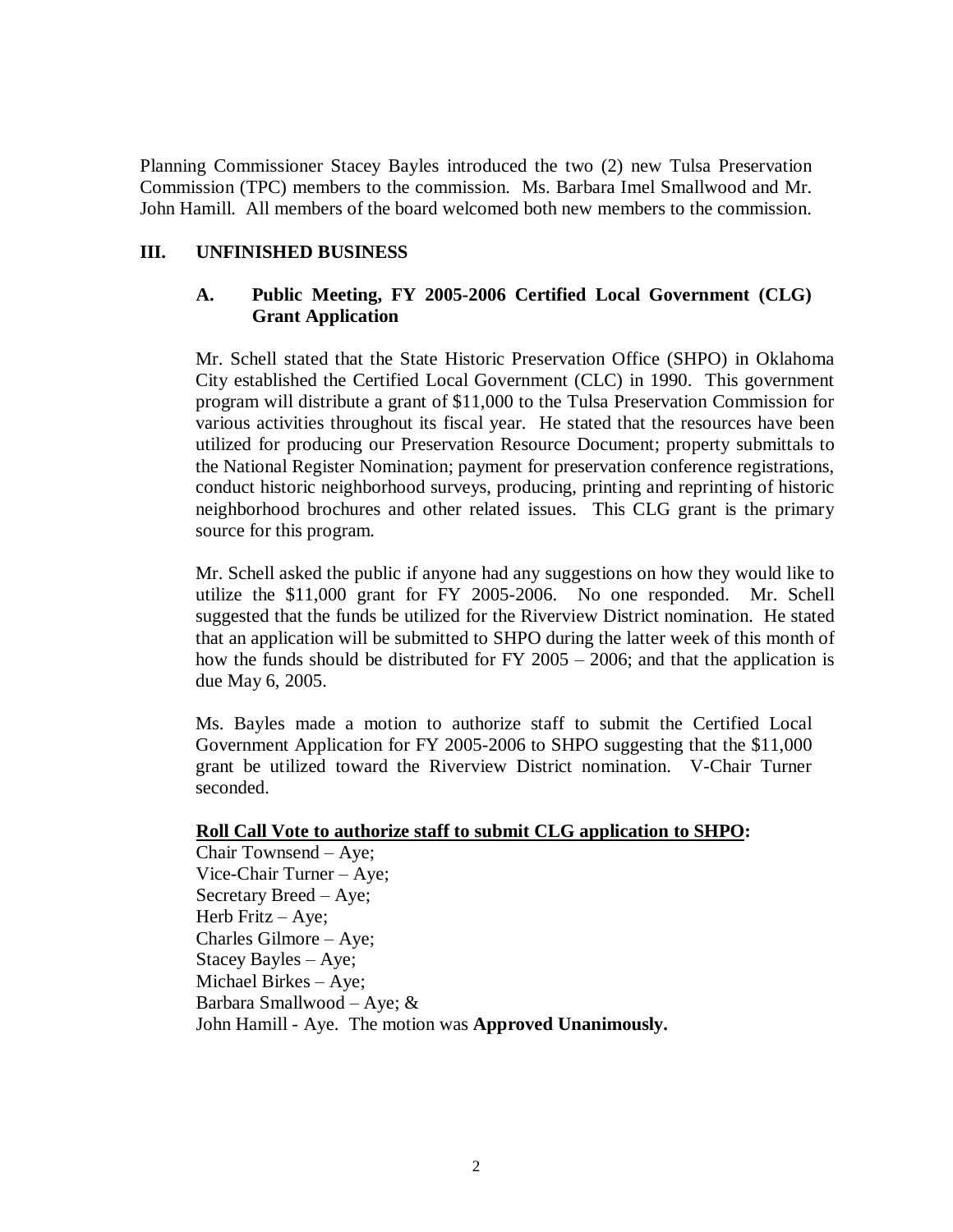# **B. Conflict of Interest**

Chair Townsend asked the commission if anyone had a "Conflict of Interest" with the Certificate of Appropriateness (COA) Request that was brought before the board for review. Members were instructed to "Abstain" from voting if that were the case. No one responded.

Chair Townsend announced that the TPC will have to have a Special Meeting within 14 days due to the review of the coa applications that were not reviewed at the last COA Subcommittee meeting. The last COA Subcommittee meeting was adjourned early due to the lack of a professional meeting quorum.

Chair Townsend announced that she has scheduled a Special Meeting for the TPC on Wednesday, April 27, 2005 at 11:00 a.m., at the Hartford Building; and that she would like to encourage everyone to try to make every effort to attend this meeting.

# **C. Certificate of Appropriateness Request**

**1-I) 1231 E. 18th Street, Tulsa, OK 74120 (N. Maple Ridge) Request: Part I of V: Propose to restore side porch with struck brick on the steps; COA Subcommittee Complete Application Date: April 12, 2005 FRED ECKENSTAN - APPROVED**

Mr. Simmons presented Part I of Mr. Eckenstan's Certificate of Appropriateness application to the commission. Photographs and drawings were available for review and a slide presentation was shown of the historic home.

Mr. Simmons stated that Mr. Eckenstan plans to restore the side porch of the structure with struck brick on the steps.

COA Subcommittee Chairman Turner stated that the COA Subcommittee recommended by a unanimous vote at the April 12, 2005 meeting to approve Part I of Mr. Eckenstan's application. The Subcommittee's decision was based on the appropriate design guidelines for Additions in the North Maple Ridge Historic District.

After careful consideration of the information and materials presented to the commission to make a final determination, V-Chairman Turner (of the TPC) made a motion to support the COA Subcommittee's recommendation to **APPROVE Part I of Mr. Eckenstan's application.** Mr. Fritz seconded.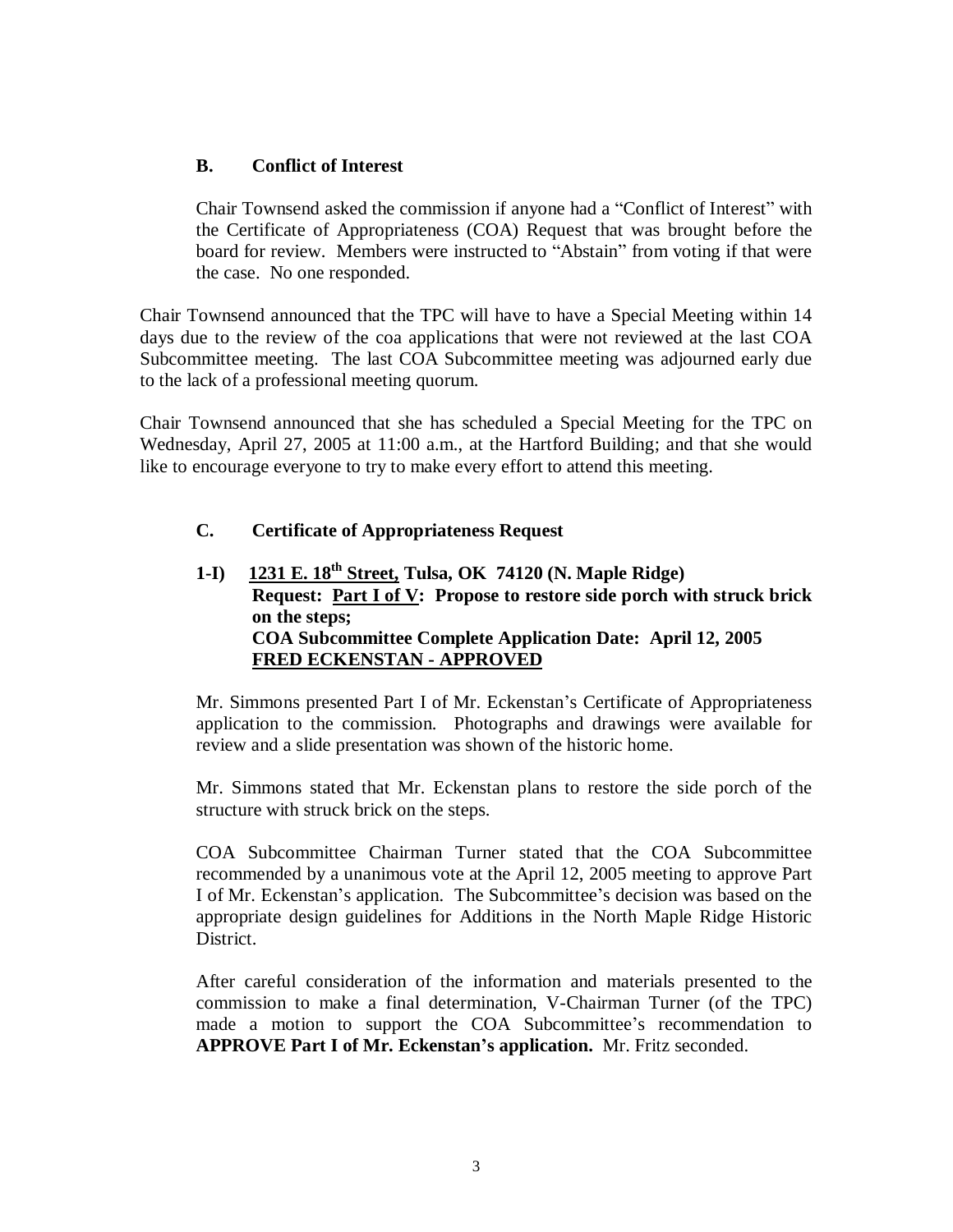# **Roll Call Vote to Approve Part I of Mr. Eckenstan's application:**

Chair Townsend – Aye; Vice-Chair Turner – Aye; Secretary Breed – Aye; Herb Fritz – Aye; Charles Gilmore – Aye; Stacey Bayles – Aye; Michael Birkes – Aye; Barbara Smallwood – Aye; & John Hamill - Aye. The motion was **Approved Unanimously.**

*The Tulsa Preservation Commission "Approved Part I of Mr. Eckenstan's proposal" based on Section VIIIB, Porches, B.1.4.1 from Guidelines for Additions to Existing Structures for the North Maple Ridge Historic District.*

# **(1-II) 1231 E. 18th Street, Tulsa, OK 74120 (N. Maple Ridge) Part II: Install two (2) steel doors on rear façade (North); COA Subcommittee Complete Application Date: April 12, 2005 FRED ECKENSTAN – APPROVED W/CONDITIONS**

Mr. Simmons presented Part II of Mr. Eckenstan's Certificate of Appropriateness application to the commission. Photographs and drawings were available for review and a slide presentation was shown.

Mr. Simmons stated that Mr. Eckenstan plans to install two (2) steel doors on the rear north façade of the structure.

COA Subcommittee Chairman Turner stated that the COA Subcommittee recommended by a majority vote at the April 12, 2005 meeting to approve Part II of Mr. Eckenstan's application under the following Conditions that:

- The applicant installs a 15-lite door on the east elevation; & that
- He installs a vertical paneled door on the west.

The Subcommittee's decision was based on the appropriate design guidelines for Rehabilitation of Existing Buildings for the North Maple Ridge Historic District.

After careful consideration of the information and materials presented to the commission to make a final determination, V-Chairman Turner (of the TPC) made a motion to support the COA Subcommittee's recommendation to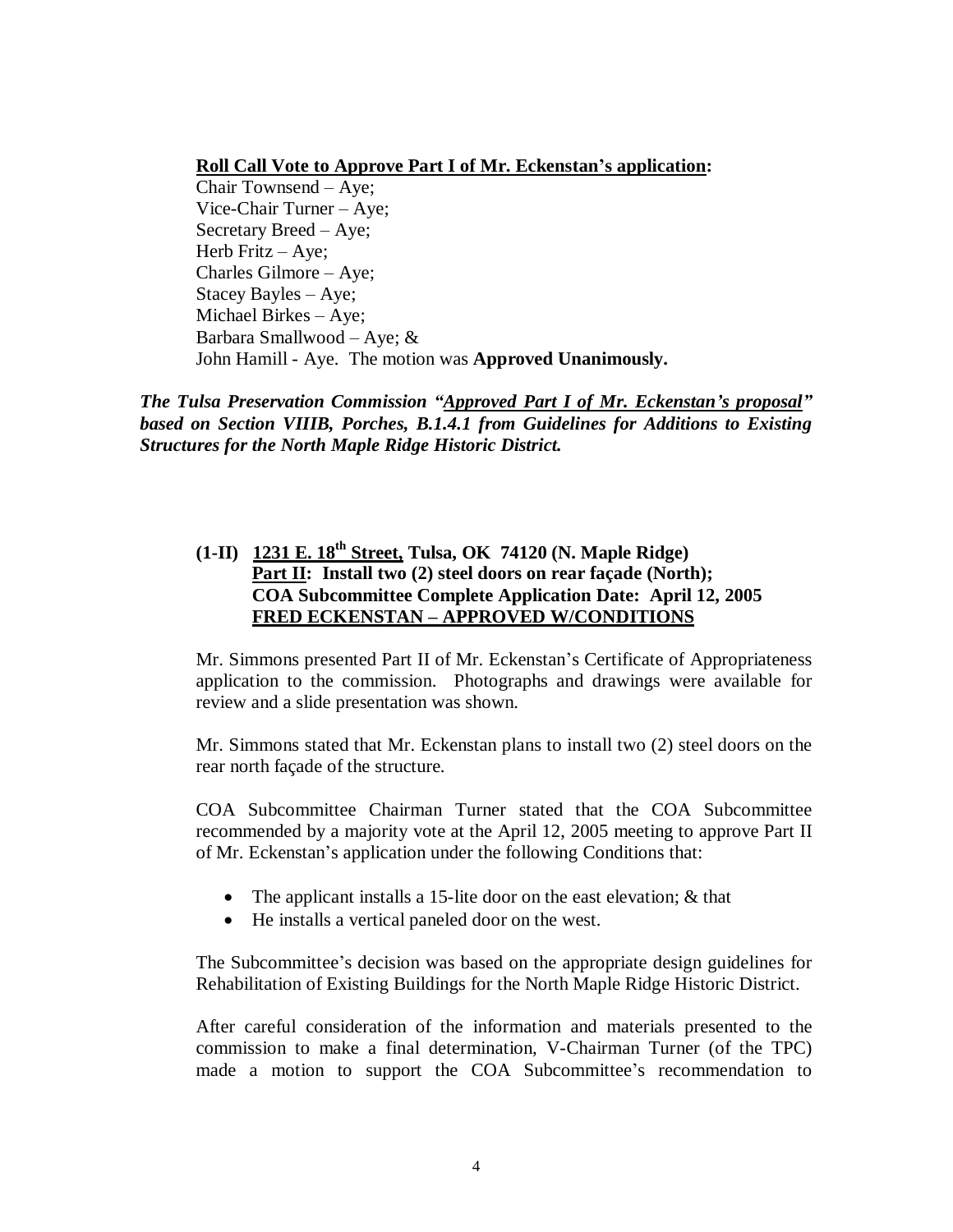# **APPROVE Part II of Mr. Eckenstan's application under the following new Conditions:**

- That the applicant installs a 15-lite wood or metal French door on the east elevation with raised exterior muntins; & that
- He installs a horizontal paneled door on the west elevation or a 15-lite door to match the one of the east elevation.

Mr. Fritz seconded.

#### **Roll Call Vote to Approve Part II of Mr. Eckenstan's application:**

Chair Townsend – Aye; Vice-Chair Turner – Aye; Secretary Breed – Aye; Herb Fritz – Aye; Charles Gilmore – Aye; Stacey Bayles – Aye; Michael Birkes – Aye; Barbara Smallwood – Aye; & John Hamill - Aye. The motion was **Approved Unanimously.**

*The Tulsa Preservation Commission "Approved Part II of Mr. Eckenstan's proposal" based on Section VIIIA, Windows & Doors, A.1.2.1, A.1.2.2, & A.1.2.3 from Guidelines for Rehabilitation of Existing Buildings for the North Maple Ridge Historic District.*

# **(1-III) 1231 E. 18th Street, Tulsa, OK 74120 (N. Maple Ridge) Part III: Restore original porch to rear entry with struck brick to match; COA Subcommittee Complete Application Date: April 12, 2005 FRED ECKENSTAN – APPROVED**

Mr. Simmons presented Part III of Mr. Eckenstan's Certificate of Appropriateness application to the commission. Photographs and drawings were available for review and a slide presentation was shown.

Mr. Simmons stated that Mr. Eckenstan plans to restore the original porch to the rear entry with struck brick to match.

COA Subcommittee Chairman Turner stated that the COA Subcommittee recommended by a unanimous vote at the April 12, 2005 meeting to approve Part III of Mr. Eckenstan's application. The Subcommittee's decision was based on the appropriate design guidelines for Additions in the North Maple Ridge Historic District.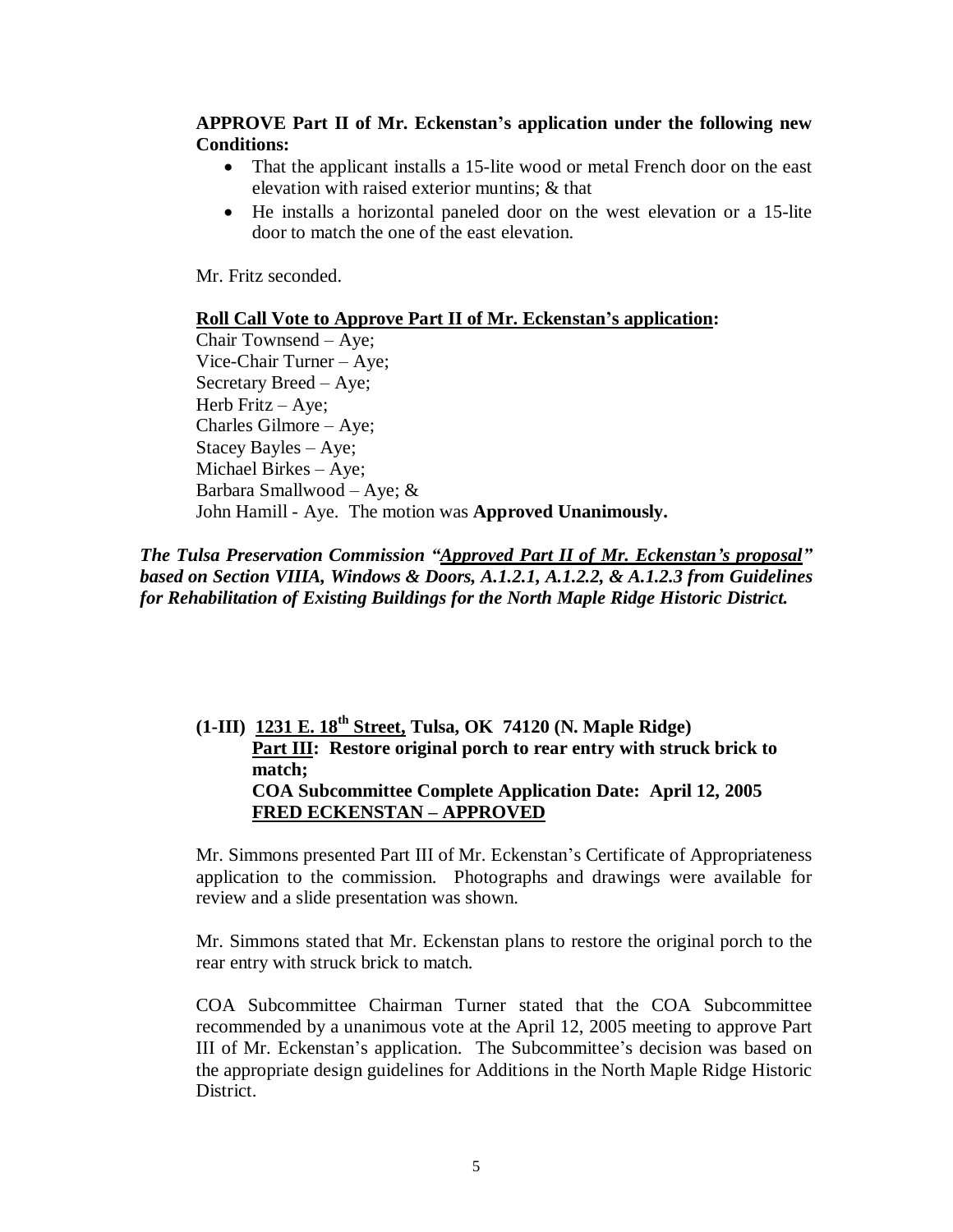After careful consideration of the information and materials presented to the commission to make a final determination, V-Chairman Turner (of the TPC) made a motion to support the COA Subcommittee's recommendation to **APPROVE Part III of Mr. Eckenstan's application.** Ms. Smallwood seconded.

#### **Roll Call Vote to Approve Part III of Mr. Eckenstan's application:**

Chair Townsend – Aye; Vice-Chair Turner – Aye; Secretary Breed – Aye; Herb Fritz – Aye; Charles Gilmore – Aye; Stacey Bayles – Aye; Michael Birkes – Aye; Barbara Smallwood – Aye; & John Hamill - Aye. The motion was **Approved Unanimously.**

*The Tulsa Preservation Commission "Approved Part III of Mr. Eckenstan's proposal" based on Section VIIIB, Porches, B.1.4.1 & B.1.4.2 from Guidelines for Additions to Existing Structures for the North Maple Ridge Historic District.*

# **(1-IV) 1231 E. 18th Street, Tulsa, OK 74120 (N. Maple Ridge) Part IV: Add sidewalk to front elevation; COA Subcommittee Complete Application Date: April 12, 2005 FRED ECKENSTAN –APPROVED**

Mr. Simmons presented Part IV of Mr. Eckenstan's Certificate of Appropriateness application to the commission. Photographs and drawings were available for review and a slide presentation was shown.

Mr. Simmons stated that Mr. Eckenstan plans to add a sidewalk to the front elevation of the structure.

COA Subcommittee Chairman Turner stated that the COA Subcommittee recommended by a unanimous vote at the April 12, 2005 meeting to approve Part IV of Mr. Eckenstan's application with a suggestion.

The Subcommittee suggested that the applicant's sidewalk should be parallel to the house as opposed to curvy.

The Subcommittee's decision was based on the appropriate design guidelines for Additions in the North Maple Ridge Historic District.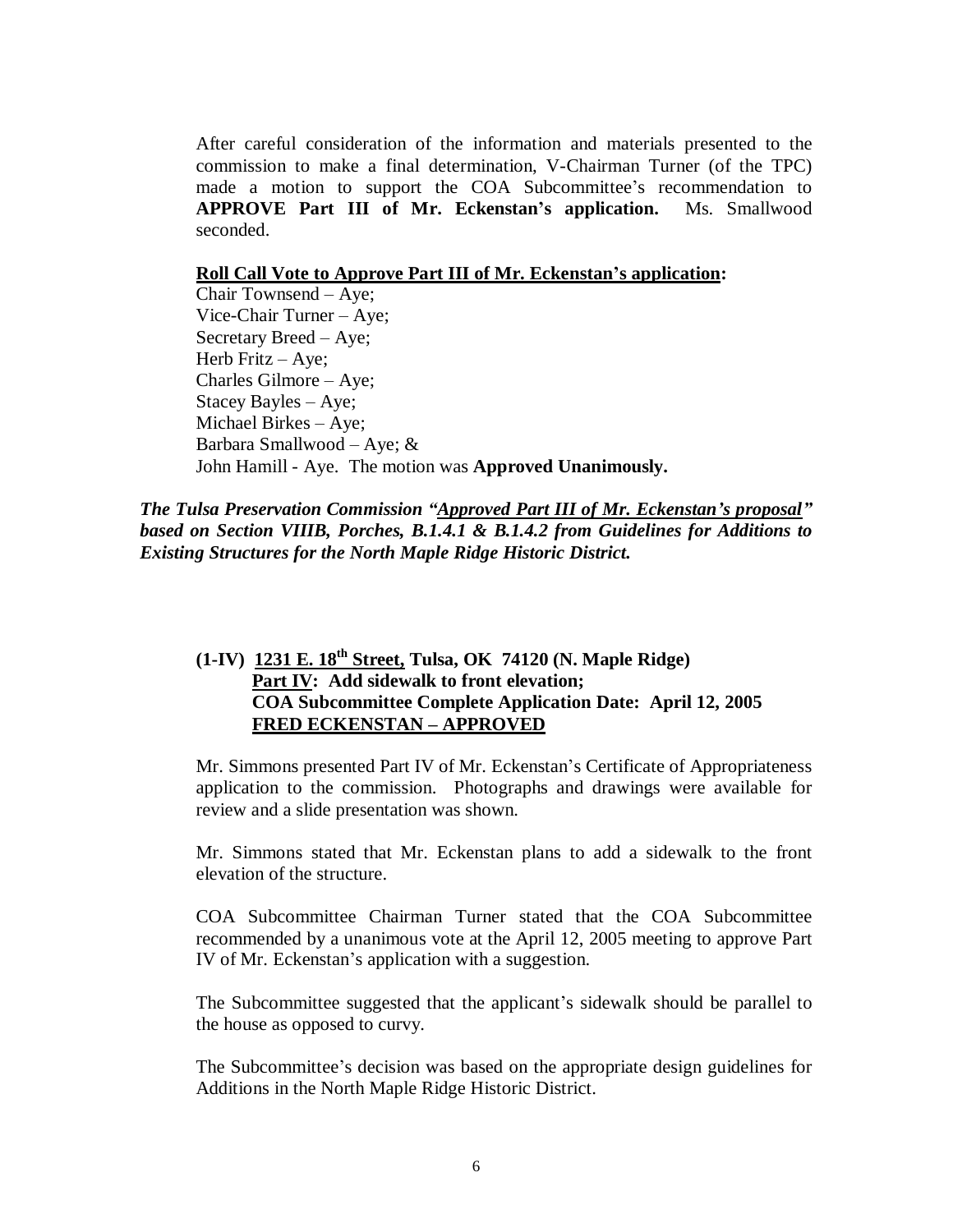After careful consideration of the information and materials presented to the commission to make a final determination, V-Chairman Turner (of the TPC) made a motion to support the COA Subcommittee's recommendation to **APPROVE Part IV of Mr. Eckenstan's application.** Mr. Fritz seconded.

#### **Roll Call Vote to Approve Part IV of Mr. Eckenstan's application:**

Chair Townsend – Aye; Vice-Chair Turner – Aye; Secretary Breed – Aye; Herb Fritz – Aye; Charles Gilmore – Aye; Stacey Bayles – Aye; Michael Birkes – Aye; Barbara Smallwood – Aye; & John Hamill - Aye. The motion was **Approved Unanimously.**

*The Tulsa Preservation Commission "Approved Part IV of Mr. Eckenstan's proposal" based on Section VIIIB, Building Site, B.1.1.2 from Guidelines for Additions to Existing Structures for the North Maple Ridge Historic District.*

# **(1-V) 1231 E. 18th Street, Tulsa, OK 74120 (N. Maple Ridge) Part V: Install brick retaining wall at front elevation. COA Subcommittee Complete Application Date: FRED ECKENSTAN**

Mr. Simmons presented Part V of Mr. Eckenstan's Certificate of Appropriateness application to the commission. Photographs and drawings were available for review and a slide presentation was shown.

Mr. Simmons stated that Mr. Eckenstan plans to install a new brick retaining wall at the front elevation.

COA Subcommittee Chairman Turner stated that the COA Subcommittee recommended by a majority vote at the April 12, 2005 meeting to approve Part V of Mr. Eckenstan's application.

The Subcommittee's decision was based on the appropriate design guidelines for New Construction in the North Maple Ridge Historic District.

After careful consideration of the information and materials presented to the commission to make a final determination, V-Chairman Turner (of the TPC) made a motion to support the COA Subcommittee's recommendation to **APPROVE Part V of Mr. Eckenstan's application.** Ms. Bayles seconded.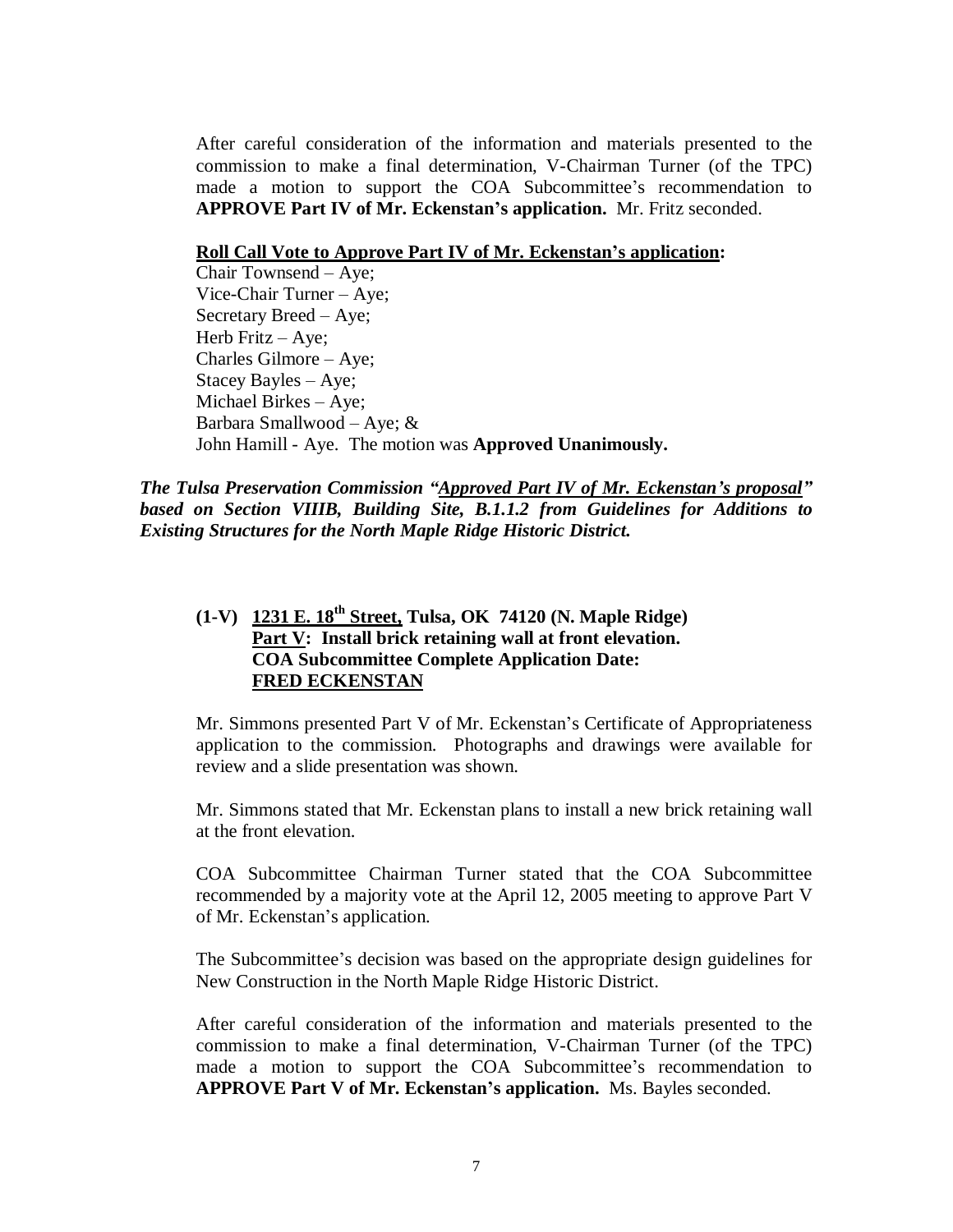## **Roll Call Vote to Approve Part V of Mr. Eckenstan's application:**

Chair Townsend – Aye; Vice-Chair Turner – Aye; Secretary Breed – Aye; Herb Fritz – Aye; Charles Gilmore – Aye; Stacey Bayles – Aye; Michael Birkes – Aye; Barbara Smallwood – Aye; & John Hamill - Aye. The motion was **Approved Unanimously.**

*The Tulsa Preservation Commission "Approved Part V of Mr. Eckenstan's proposal" based on Section VIIIC, Building Site, C.1.1.5 & Building Materials, C.1.2.1 from Guidelines for New Construction for the North Maple Ridge Historic District.*

## **III. UNFINISHED BUSINESS,**

- **D. Excused Absence Request**
	- **Rex Ball – Job Conflict;**
	- **Elizabeth deVerges – Job Conflict;**
	- **Jack Hodgson – Job Conflict; &**
	- **Susie Woody – Job Conflict.**

Mr. Birkes made a motion to excuse Mr. Ball, Ms. deVerges, Mr. Hodgson & Ms. Woody from the April 14, 2005 Regular Meeting due to job conflicts. V-Chair Turner seconded.

#### **Roll Call Vote to Excuse TPC Members from 04-12-2005 Regular Meeting:**

Chair Townsend – Abstain; Vice-Chair Turner – Aye; Secretary Breed – Abstain; Herb Fritz – Aye; Charles Gilmore – Aye; Stacey Bayles – Aye; Michael Birkes – Aye; Barbara Smallwood – Aye; & John Hamill - Aye. The motion was **Approved by Majority.**

# **E. Consider minor amendment to the design for the Tulsa Fire Alarm Building for the American Lung Association in compliance with the Deed of Architectural Façade Easement**

Mr. Fritz stated that the Tulsa Fire Alarm Building located at  $1010$  East  $8<sup>th</sup>$ Street no longer has a need for an amendment to its design. He stated that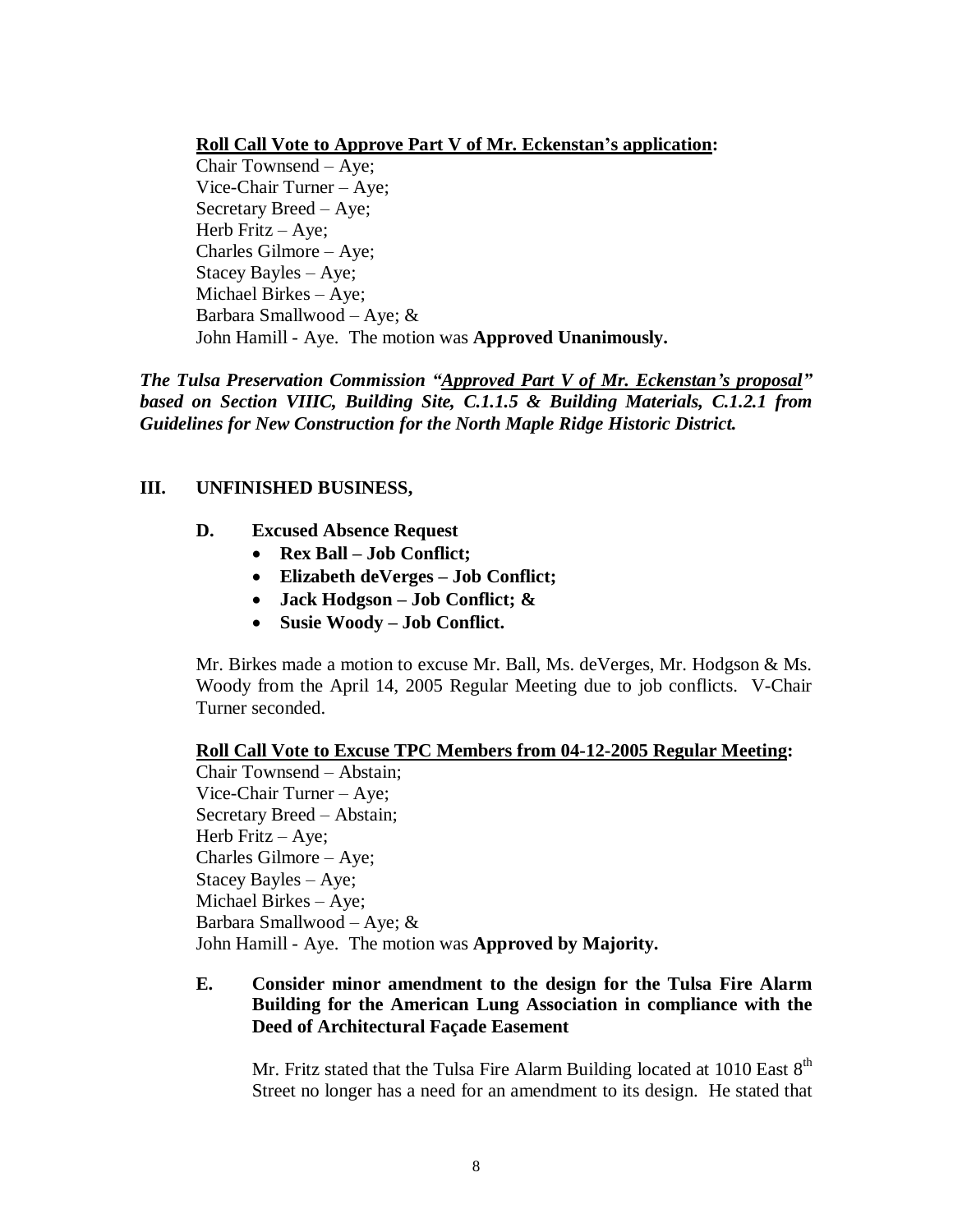the \$1.6 million dollar project is now under construction. The commission was very pleased to hear the good news. Mr. Fritz further stated that the Tulsa Fire Alarm Building had some issues with storm water; but nothing that will interrupt the façade of the structure.

#### **E. Committee Reports**

# **To correct for clarification - Regular Meeting Minutes (pgs. 11 & 12) of February 12, 2004, under III., Unfinished Business, C., Committee Reports regarding the Tulsa Fire Department**

Mrs. Warrior stated that a committee report was made on the Tulsa Fire Department at the February 12, 2004 TPC meeting; and that the committee report and the two (2) motions that were made at this meeting were not clear of which Tulsa Fire Station the commission was referring to. Mrs. Warrior distributed a 2-page document of the committee report and the two (2) original motions that were made by the commission on the Tulsa Fire Department on February 12, 2004. A copy of the corrected clarification of the committee report and two (2) motions were also distributed to clarify which Tulsa Fire Department the commission was referring to.

# **Corrected Clarification of Committee Report & Motions that were made at the February 12, 2004 TPC Regular Meeting Minutes on pages 11 & 12):**

Mr. Simmons reported and distributed information on the Tulsa Fire Department (TFD) **Original Station #2 located at 509 North Main Street**. He stated that the **Tulsa Development Authority** has inquired to have the Tulsa Preservation Commission review the information/photographs of the Tulsa Fire Department **Original Station #2**. The National Register would like to be advised on how the Tulsa Preservation Commission feels about future remodeling projects being performed on the Tulsa Fire Department **Original Station #2 building.** 

After this issue was discussed and the photographs were reviewed by the commission, Mr. Ball made a motion that he does not feel that the Tulsa Fire Department **Original Station #2** has any historical significance of importance from the photographs shown. Mr. Fritz seconded.

#### **Roll Call Vote:**

Chairman Kinslow – Aye; V-Chair Townsend – Aye; Secretary Bayles – Aye; Ava Fisher – Aye; Herb Fritz – Aye; Charles Gilmore - Aye;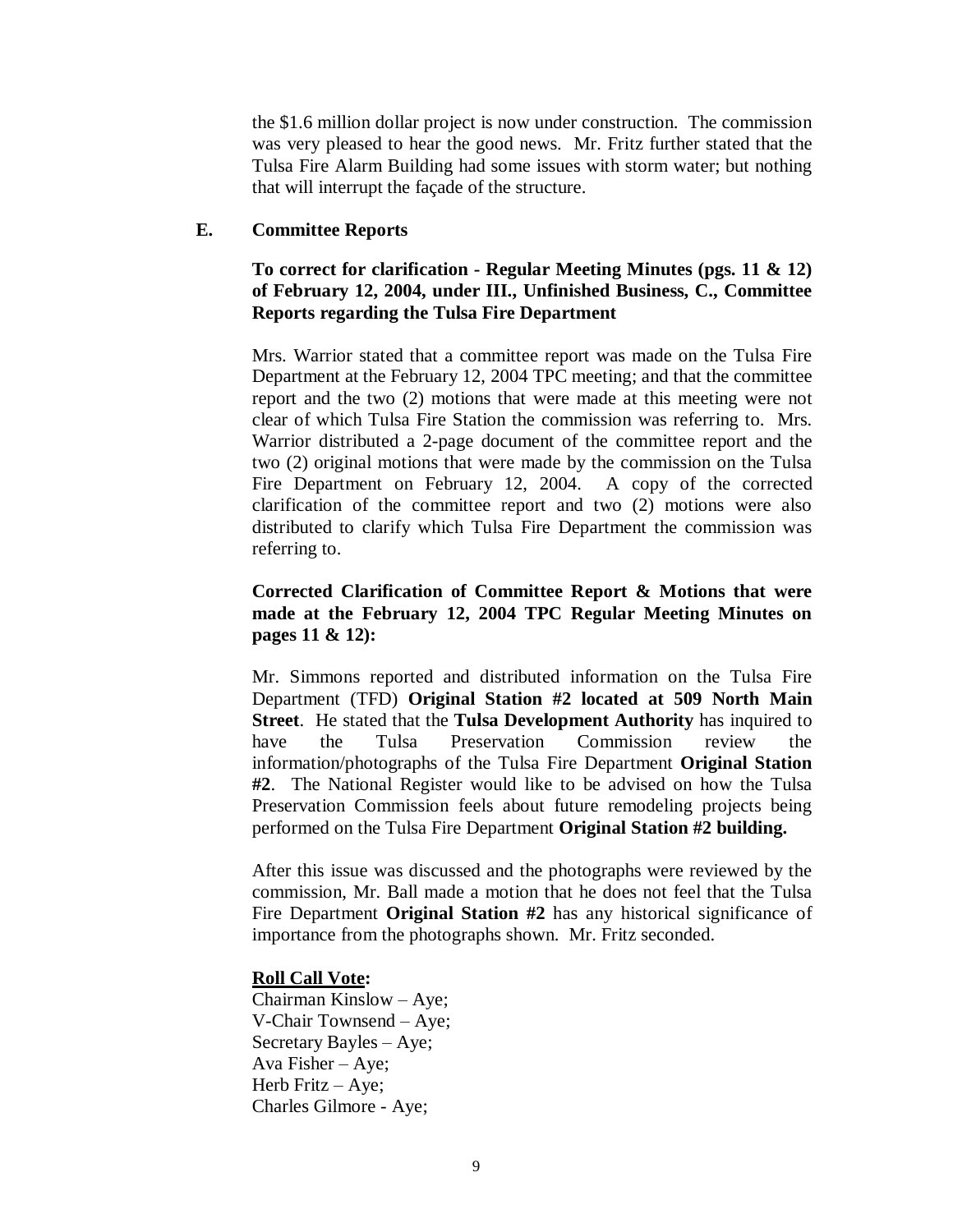Jack Hodgson – Aye; David Breed – Aye: Jim Turner – Aye; Rex Ball – Aye;  $&$ Michael Birkes – Aye. The motion was **Approved Unanimously.**

Mr. Ball made another motion that he would like to request that any historical features that will be removed from the Tulsa Fire Department be preserved. V-Chair Townsend seconded.

#### **Roll Call Vote:**

Chairman Kinslow – Aye; V-Chair Townsend – Aye; Secretary Bayles – Aye; Ava Fisher – Aye; Herb Fritz – Was not present during this vote; Charles Gilmore - Aye; Jack Hodgson – Aye; David Breed – Aye: Jim Turner – Aye; Rex Ball – Aye;  $&$ Michael Birkes – Aye. The motion was **Approved Unanimously by members present.**

Mr. Fritz made a motion to correct and clarify the committee report that was made at the February 12, 2004 Regular Meeting and both motions that were made on the Tulsa Fire Department to read as indicated above. Mr. Birkes seconded.

# **Roll Call Vote to approve to correct & clarify committee report made & motions made on the Tulsa Fire Department on Feb. 12, 2004:**

Chair Townsend – Aye; Vice-Chair Turner – Aye; Secretary Breed – Aye; Herb Fritz – Aye; Charles Gilmore – Aye; Stacey Bayles – Aye; Michael Birkes – Aye; Barbara Smallwood – Aye; & John Hamill - Aye. The motion was **Approved Unanimously.**

Chair Townsend announced that she would like for the Historic Preservation Zoning & Conservation District Subcommittee to meet and review the Doug Campbell proposal in North Maple Ridge regarding Lots 1 & 2, Block 4, Maple Park Addition. She asked the Chairman of the subcommittee to please report